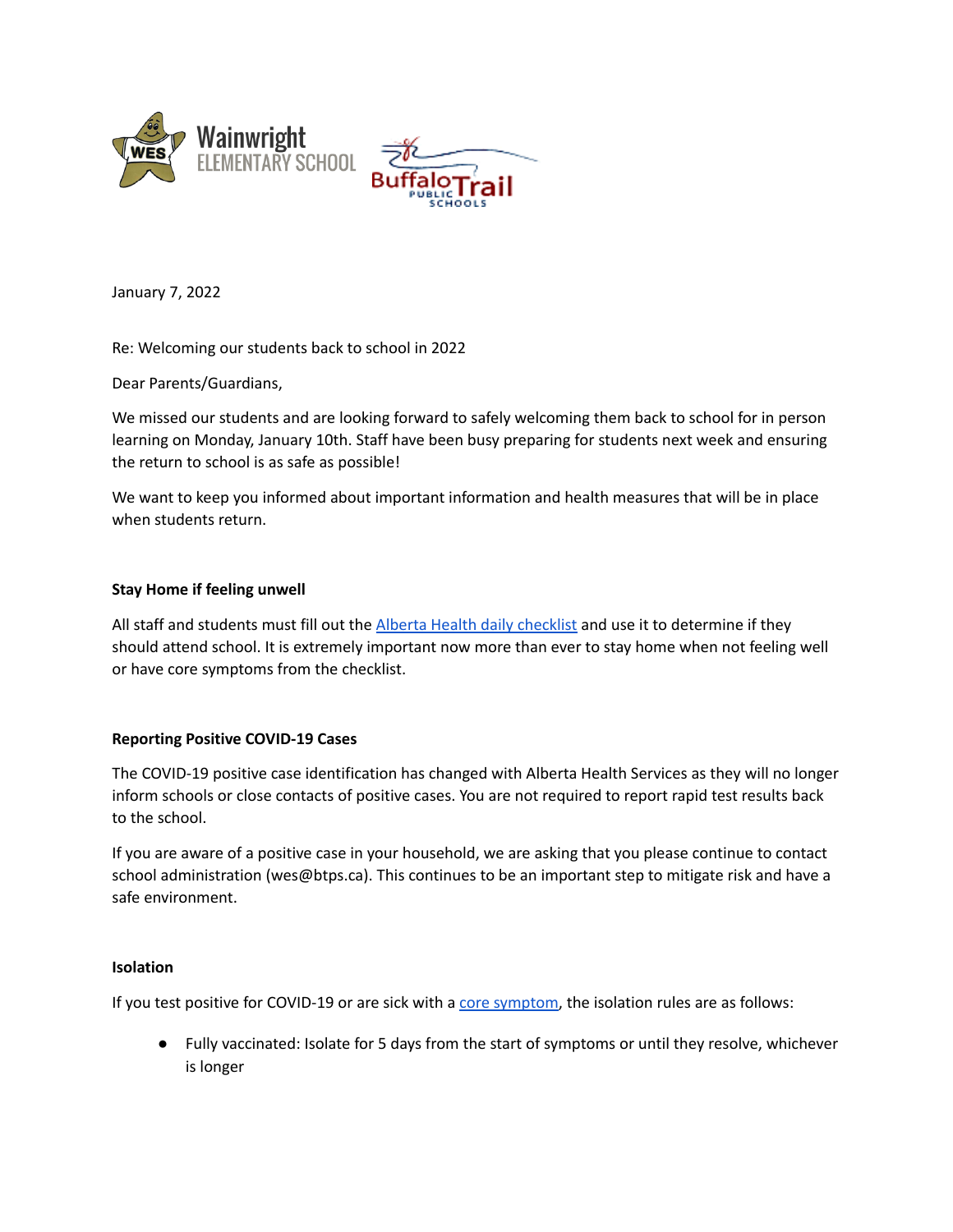- Not fully vaccinated (1 dose or less): Isolate for 10 days from the start of symptoms or until they resolve, whichever is longer
- If you test negative for COVID-19 but have symptoms, you should stay home until symptoms resolve

Household contacts of a positive case must stay home as school is a high risk area. If students are feeling unwell, they should not attend school.

## **Masks**

All students must wear a mask on a bus and Grades 4-12 students must wear a mask in school. Please send your student to school on Monday with a proper mask. This health guideline will be strictly enforced in all common areas, hallways, and when students are working in groups.

As per Alberta Health and Alberta Education recommendations, we are also strongly recommending that Kindergarten to Grade 3 students wear their masks in common areas and hallways as well. In the classroom, when students are in groups and not able to physically distance, our students may be asked to wear masks as well.

Due to transmissibility of Omicron, Alberta Education has recommended for students and teachers to wear masks at all times, including when seated or facing forward. Masking along with physical distancing will help reduce transmission.

#### **Masks and Rapid Test Kits**

The government will be providing medical-grade masks and optional rapid test kits for students and staff. In the initial phase, students will receive kits to test at home twice per week for 2.5 weeks. More information about the tests and what to do with the results are posted on the Alberta Government [website,](https://www.alberta.ca/rapid-testing-at-home.aspx) including a [video](https://www.youtube.com/watch?v=h4q7EuAbgE8) about how to use the test and a fact [sheet](https://open.alberta.ca/publications/k-6-at-home-rapid-testing-program)

We expect that these supplies will arrive by the end of next week and we will keep you posted on how they will be distributed. Let us know if you do not want them and we will redistribute them to others.

# **Hand Hygiene**

Our school has hand sanitizer at all entrances and in the classroom. We will be asking students to ensure proper hand hygiene when entering and leaving the classroom and school.

#### **Communication**

Visitors are limited in the school. We will continue to keep you informed with newsletters, social media updates, calls, and emails. As we are aware, changes in the guidelines happen quickly and we are